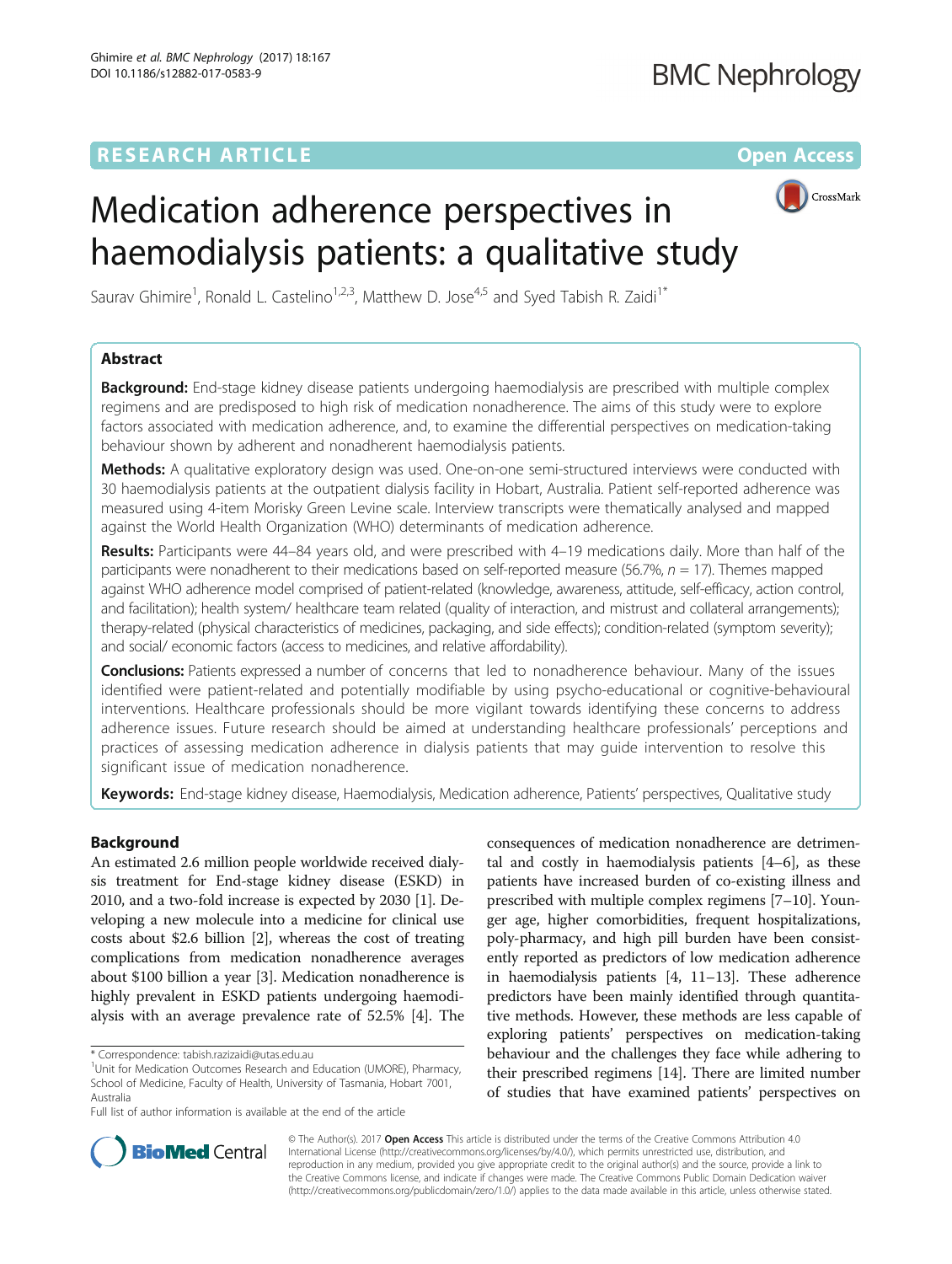renal failure, treatment adherence, dietary constraints, and phosphate binding medications [[14](#page-8-0)–[16\]](#page-8-0). To date, little is known about haemodialysis patients' perceptions regarding their prescribed regimen and the factors influencing their medication-taking behaviour. Understanding patients' perspectives can help identify potentially modifiable factors such as patients' intention to adhere, beliefs about medicines, features about treatment regimens, experiences of side effects, and provision of support mechanism required to facilitate adherence [[17\]](#page-8-0). As such, we aimed to qualitatively explore factors associated with medication adherence, and examine the differential perspectives on medication-taking behaviour shown by haemodialysis patients.

## Methods

## Study design

A qualitative exploratory design was used. The consolidated criteria for reporting qualitative research (COREQ) guideline [[18](#page-8-0)] was followed during the conduct and reporting of the study (Additional file [1](#page-7-0): Appendix 1). Ethics approval was granted by the Tasmanian Health and Medical Human Research Ethics Committee (H0014506). Written informed consent was obtained from all the participants.

## Research team and reflexivity

Interviews were conducted by a pharmacist researcher (SG). The interviewer was external to the study site, and both the participants and the interviewer were unknown to each other before the study. The study aims and professional status of the interviewer were discussed with the participants prior to conducting the interviews.

#### **Participants**

All adult ( $\geq$  18 years), English speaking patients, undergoing haemodialysis at the outpatient dialysis unit in Hobart, Australia were eligible to participate. Participant recruitment was sought from patients who had earlier participated in a cross-sectional study [\[19](#page-8-0)] that investigated association between medication regimen complexity and medication adherence in haemodialysis patients. This study had a good response rate of above 75%, with 53 haemodialysis patients completing the study. These patients were re-invited for participation for the qualitative interview. Thirty haemodialysis patients consented for the qualitative interview whereas nonparticipation by the rest was mainly due to lack of interest, fatigue or inconvenience.

## Data collection and analysis

One-to-one interviews were held during the dialysis session. All interviews were conducted by SG between February and June 2015, using the interview guide

(Additional file [1:](#page-7-0) Appendix 2), and the median interview duration was 17.5 min (range, 6–41 min). All interview sessions were audio-recorded and transcribed verbatim; patients were not remunerated for their participation. Data on socio-demographic and clinical characteristics were obtained during interviews and by reviewing medical records. Adherence was determined by self-reports using the 4-item Morisky Green Levine scale [[20](#page-8-0)]. Patients with a Morisky score of zero were considered adherent and those scoring 1–4 were considered nonadherent, based on similar studies assessing selfreported adherence in haemodialysis patients [[19](#page-8-0), [21\]](#page-8-0).

Interview transcripts were thematically analysed [\[22](#page-8-0)]. Transcripts were repeatedly read for familiarization and data immersion. Two investigators (SG and STRZ) independently coded and reviewed the first five transcripts to ensure concordance was reached. Remaining transcripts were coded by SG and the final themes were agreed upon by both SG and STRZ. The analysis was iterative during data collection and carried out following each interview. Data saturation was assumed after 18 interviews however, all participants who consented for the study were interviewed. Themes generated were mapped against the World Health Organization (WHO) determinants of medication adherence that included patient-related-, health system/ healthcare team related-, therapy-related-, condition-related-, and social/ economic factors [[23](#page-8-0)]. Patient-related factors within the WHO model was further sub-divided into aspects such as knowledge, awareness, attitude, self-efficacy, action control, and facilitation; based on adherence support taxonomy of behaviour change techniques [[24](#page-8-0)].

## Results

Table [1](#page-2-0) shows the study characteristics of the participants. The median age was 71 years (range, 44–87 years), and the patients were taking 4–19 medications daily. More than half of the participants were nonadherent to their medications based on self-reported measure (56.7%,  $n = 17$ ). The major themes classified according to WHO determinants of adherence is presented below. The exemplar quotes for each theme is provided in Table [2.](#page-3-0) Full compilation of quotations is supplied as Additional file [1:](#page-7-0) Appendix 3. Please note the following abbreviation for the section below:  $P =$  patient (with a number to indicate the interview sequence for example, P5 is the fifth interviewed patient).

## Theme 1: Patient-related factors Knowledge and belief about medicines

Patients assigned variable importance to their prescribed medicines and it appeared that the patients who were less informed of the purpose of their medicines see little for taking them regularly (P1; P5). This lack of understanding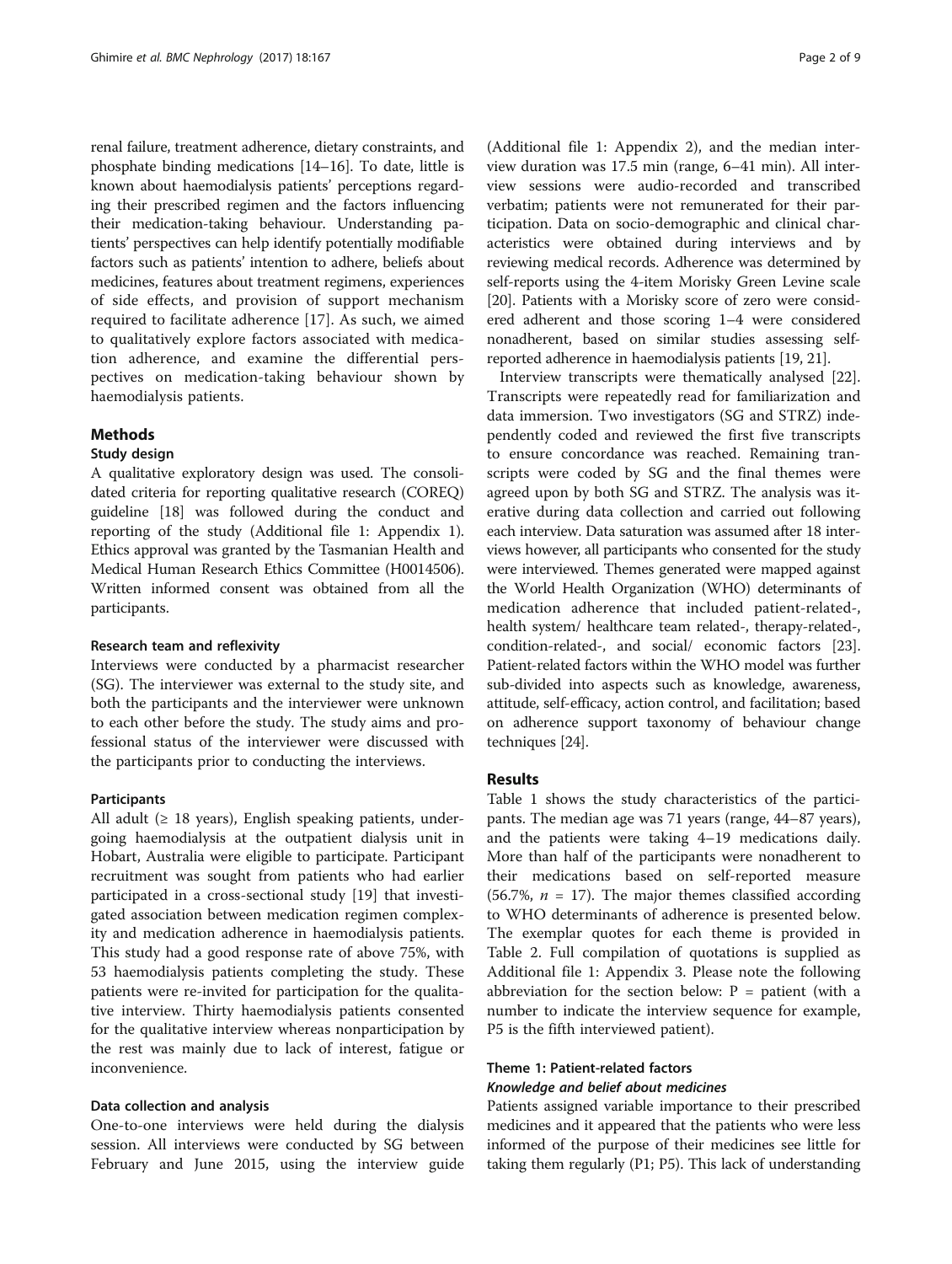<span id="page-2-0"></span>**Table 1** Characteristics of study participants ( $n = 30$ )

| Variables                                  | Number (%)      |
|--------------------------------------------|-----------------|
| Age, in years                              | $69.6 \pm 11.0$ |
| $40 - 59$                                  | 5(16.7)         |
| $60 - 79$                                  | 18 (60.0)       |
| $\geq 80$                                  | 7(23.3)         |
| Gender, male                               | 23 (76.7)       |
| Marital status, married                    | 17 (56.7)       |
| Living with family                         | 18 (60.0)       |
| Level of education, $\geq$ high school     | 24 (80.0)       |
| Smoking history, non-smoker                | 24 (80.0)       |
| Number of medicines prescribed             | $11.4 \pm 4.3$  |
| $1 - 5$                                    | 4(13.3)         |
| $6 - 10$                                   | 7(23.3)         |
| $\geq$ 11                                  | 19 (63.3)       |
| Daily pill burden                          | $16.0 \pm 6.1$  |
| $1 - 9$                                    | 4(13.3)         |
| $10 - 19$                                  | 15(50.0)        |
| $\geq 20$                                  | 11(36.7)        |
| Years on dialysis                          | $4.1 \pm 4.1$   |
| $<$ 1                                      | 6(20.0)         |
| $1 - 5$                                    | 17(56.7)        |
| $\geq 6$                                   | 7(23.3)         |
| Hospitalization (past 1 year) <sup>b</sup> | 22 (73.3)       |
| Dialysis session missed <sup>b</sup>       | 5(16.7)         |
| <b>Diabetes</b>                            | 7(23.3)         |
| Hypertension                               | 17 (56.7)       |
| Cardiovascular disease                     | 16 (53.3)       |
| Adherence to medication <sup>a</sup>       |                 |
| Adherent                                   | 13 (43.3)       |
| Nonadherent                                | 17 (56.7)       |

For continuous variables, Mean  $\pm$  SD; for categorical variables, numbers with percentages in parentheses

<sup>a</sup>Adherence to medication was based on self-reported measure using 4-item Morisky Green Levine scale. Patients scoring zero were considered adherent <sup>b</sup>At least one event of hospitalization or dialysis session missed in past 1 year prior to the month of data collection

also led to the misconception that some of their medicines get washed out during dialysis and would remain ineffective (P8). Such misconceptions triggered doubts about their necessity, which led to prioritizing medication due to lack of benefit (P1; P5), and relative importance given to some medicines (P6), thus encouraging nonadherence behaviour. Furthermore, some patients acquired nonadherent behaviour as they expressed safety concerns about their medications (P5; P6). On the other hand, patients having better understanding about their disease process had higher perceived need (P11; P15; P16) and developed

perceived effectiveness (P12) of their medication therapy and were therefore adherent.

#### Awareness and attitude towards medicines

Being aware of the consequences of nonadherence such as deterioration of medical condition and in rare cases, fear of death was found to be a motivator to be adherent. Motivated patients desiring to live longer (P12; P15; P20; P21; P25) and those expressing positive attitude towards taking medicines (P10; P11; P15; P21; P24; P28) were thus found to be adherent. On the contrary, a patient who was not motivated to overcome the general dislike of taking medicine was likely to demonstrate a nonadherent behaviour (P13).

#### Self-efficacy

Patient's ability to manage their medication in different situations also influenced their medication-taking behaviour. Disruption to daily routine, particularly the midday dosing frequency, was identified as a practical barrier to medication adherence. This was pertinent in patients expressing personal preferences of taking medications at their conveniences (P8), or in those prioritizing important life events of the day besides taking medicines (P18). Also, some participants accentuated that carrying medicines and remembering to take them was inconvenient during their travel and outdoor activities (P3; P6). Whereas, patients accustomed to their regimen after following a routine for a relatively longer span of time were found to be adherent (P15; P16; P20; P21; P27; P30) while, a patient who was unaccustomed with his recent changes in medication regimen had a tendency to forget and was more likely to be nonadherent (P8).

#### Action control

Patient's capacity to control medication intake as planned was also influencing medication adherence. Participants expressed forgetfulness as an excuse for not taking medication and gave an impression that nonadherence was unintentional (P6; P8; P14). Adherent patients, though, made their circumstances favourable for taking medicines by using stimuli such as pill boxes (P15; P18; P25) or by visibly allocating their pills (P10; P12). Furthermore, some patients related their meals and medicines together by stating that skipping meals during the day might end-up with them not taking their medicines (P5; P6).

## Facilitation

Patients who were influenced and reinforced by their family members (P12; P15; P21; P27) were better adhering to their medications whereas, patients expressing lack of support from their family members (P7) or those who lived alone (P2) were found to be nonadherent to their medications.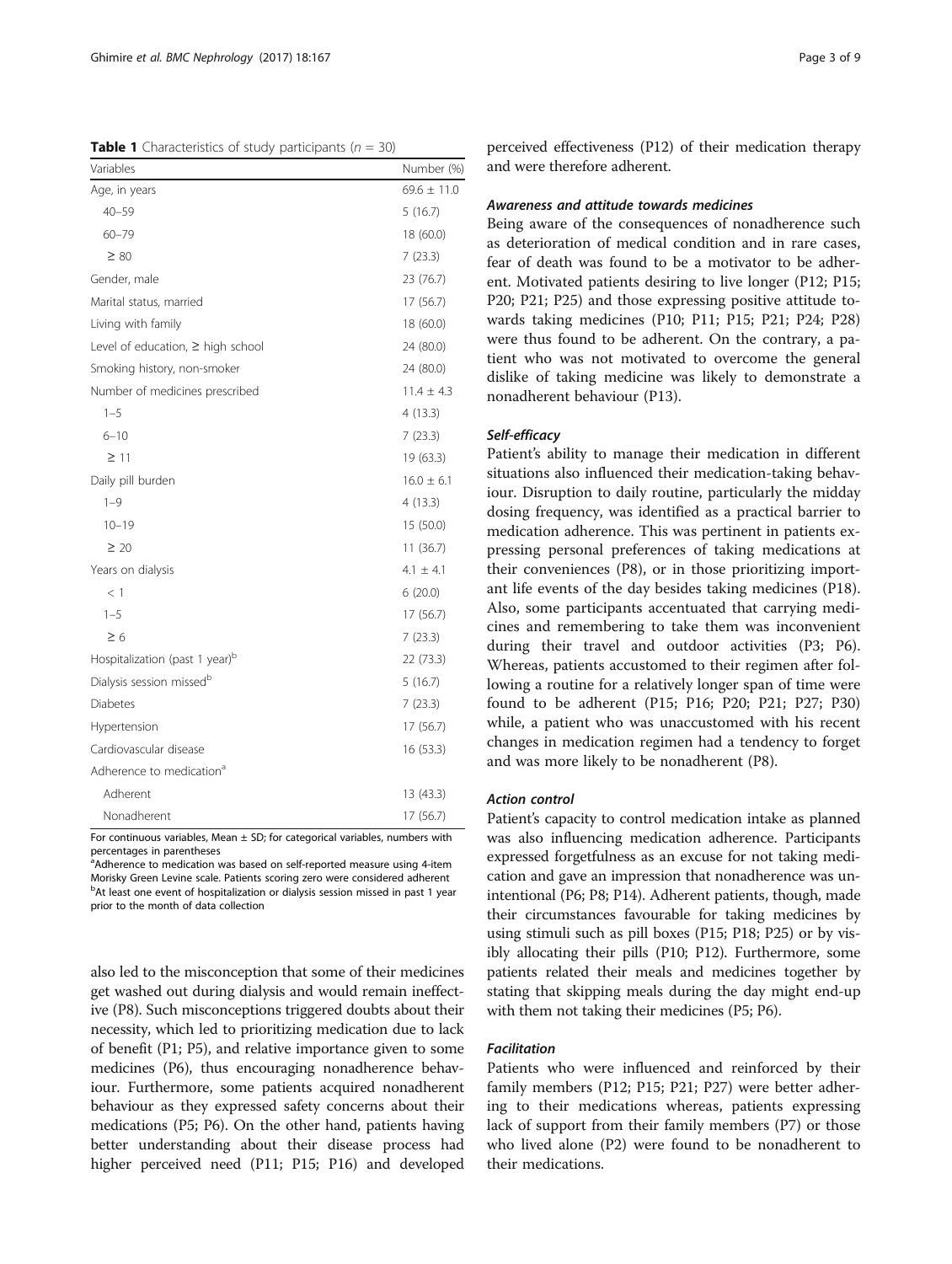<span id="page-3-0"></span>

| Table 2 Determinants of medication adherence in haemodialysis patients |                                                                                                                                                                                                                                                                                                                                             |  |
|------------------------------------------------------------------------|---------------------------------------------------------------------------------------------------------------------------------------------------------------------------------------------------------------------------------------------------------------------------------------------------------------------------------------------|--|
| Themes based on WHO taxonomy                                           | Exemplar quotes                                                                                                                                                                                                                                                                                                                             |  |
| Patient-related <sup>a</sup>                                           |                                                                                                                                                                                                                                                                                                                                             |  |
| Knowledge and belief about medicines                                   |                                                                                                                                                                                                                                                                                                                                             |  |
| - Lack of understanding about medicines                                | "Well, I just don't know what some of them are for." (P1, male, 53 years, PSR NAD)                                                                                                                                                                                                                                                          |  |
|                                                                        | "I don't know what's really important and if you missed [medication] once or<br>twice it wouldn't matter, I've no idea." (P5, female, 58 years, PSR NAD)                                                                                                                                                                                    |  |
|                                                                        | "As far vitamins are no much point for me because it all gets dialysed out of here<br>[pointing to the dialysis machine]." (P8, male, 71 years, PSR NAD)                                                                                                                                                                                    |  |
| - Lack of benefit                                                      | "I don't know if they doing any good? [] I thought well, you know, I am taking<br>all this in the morning, um are they doing any good? I don't know." (P5, female,<br>58 years, PSR NAD)                                                                                                                                                    |  |
| - Safety concerns                                                      | "There's one medicine that is a statin which I'm very unhappy about. It's Atorvastatin.<br>And, I'm unhappy about that because they they, ah, studies have shown that<br>there are lots of side effects of that." (P6, female, 74 years, PSR NAD)                                                                                           |  |
| - Relative importance                                                  | "I think blood pressure one is important. Yes, I think that is important to keep my<br>blood pressure down" (P6, female, 74 years, PSR NAD)                                                                                                                                                                                                 |  |
| - Perceived need                                                       | "There's something to do with my kidney and that. [] it's not working very well. If<br>I started not taking them, I could for been you know in trouble. They all they are<br>for a reason. Yeah." (P15, male, 78 years, PSR AD)                                                                                                             |  |
| - Perceived effectiveness                                              | "I put myself on that [medicine] because I didn't have any arthritis or anything before<br>I started [dialysis] and all of a sudden my fingers going, and I put it on that now for<br>a month and it stopped the pain" (P12, female, 80 years, PSR AD)                                                                                      |  |
| Awareness and attitude                                                 |                                                                                                                                                                                                                                                                                                                                             |  |
| - Motivation to live                                                   | "I don't know how much longer I got to live. But I want to get up to 80. If I become<br>80, that will be the longest lived in all our family. And if I make 80 I'm the champion.<br>" (P15, male, 78 years, PSR AD)                                                                                                                         |  |
| - Positive attitude                                                    | "I got to take them as they keep me healthy. And I don't have a problem with it."<br>(P21, male, 84 years, PSR AD)                                                                                                                                                                                                                          |  |
| - General dislike                                                      | "I don't like the fact that I need to take them Not happy about taking medications<br>but the alternatives not good." (P13, female, 63 years, PSR NAD)                                                                                                                                                                                      |  |
| Self-efficacy                                                          |                                                                                                                                                                                                                                                                                                                                             |  |
| - Disruption to daily routine                                          | "Well it's in the morning and night, I'm just used to doing that. It's the middle one I have<br>to take care of I take it at night. Take two at night instead of three, spreading three<br>during the day, which the doctor asked me to try, because it might be more effective. I<br>haven't yet succeeded." (P8, male, 71 years, PSR NAD) |  |
| - Inconvenience during travel                                          | "People don't make it difficult for me, but it's the fact that I've, I travel, I like to travel of<br>course make it difficult, because I've got to take all the stuffs with me, organize something<br>every day or whatever. Yes, traveling." (P6, female, 74 years, PSR NAD)                                                              |  |
| - Accustomed regimen                                                   | "I got all these medications every day, morning, evening, night. So, I never forget it, now."<br>(P15, male, 78 years, PSR AD)                                                                                                                                                                                                              |  |
|                                                                        | "I've been taking it for a long time and it's just natural." (P27, male, 79 years, PSR AD)                                                                                                                                                                                                                                                  |  |
| - Unaccustomed regimen                                                 | "I'm supposed to take a medicine for my [restless leg], but I keep forgetting So, um, I've<br>only been told this few days ago and I haven't got used to it, to taking it." (P8, male, 71<br>years, PSR NAD)                                                                                                                                |  |
| Action control                                                         |                                                                                                                                                                                                                                                                                                                                             |  |
| - Forgetfulness                                                        | "Well, I think that I'm much more, I don't know, forgetful then I used to be, I can't think<br>this clearly seems I pick but I don't. Um. Remembering to take it. I think that's the<br>biggest thing." (P6, female, 74 years, PSR NAD)                                                                                                     |  |
| - Stimuli or cues for action                                           | "I have a little pill boxes, it holds all morning, noon and night I just take whatever is<br>required during dinner, or at meal in the night." (P15, male, 78 years, PSR AD)                                                                                                                                                                |  |
| - Visual allocation of pills                                           | "I've got them [medicines] in the kitchen table, so I can't forget." (P10, female, 53 years,<br>PSR AD)                                                                                                                                                                                                                                     |  |
| - Association with meals                                               | "If I don't have lunch, I don't remember my medicines, always. Lunch is sort of tied to the<br>medicines. So, if I wouldn't eat, I wouldn't take the medicines so regularly, I think."<br>(P6, female, 74 years, PSR NAD)                                                                                                                   |  |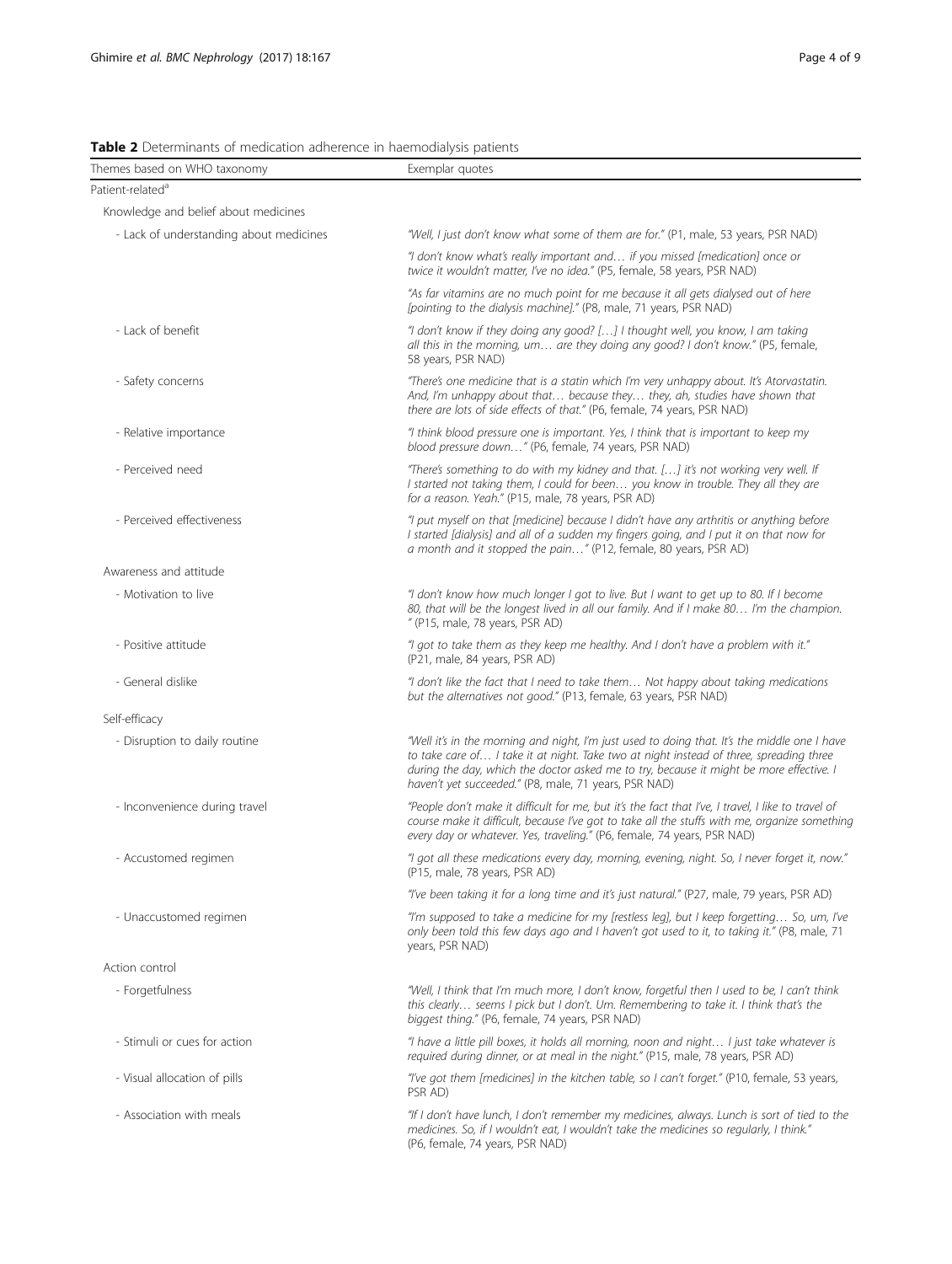## Table 2 Determinants of medication adherence in haemodialysis patients (Continued)

| Facilitation                          |                                                                                                                                                                                                                                                                                                                                                                                                                                                                       |
|---------------------------------------|-----------------------------------------------------------------------------------------------------------------------------------------------------------------------------------------------------------------------------------------------------------------------------------------------------------------------------------------------------------------------------------------------------------------------------------------------------------------------|
| - Role of support                     | "My wife makes sure I take them she helps. She gets all medicines ready, tablets ready<br>she does all, mostly." (P27, male, 79 years, PSR AD)                                                                                                                                                                                                                                                                                                                        |
|                                       | "Some medicines make me dizzy. It is a problem. Especially when I get no support at<br>home. Coz my husband, he works at night, and I got to be careful. Coz I got no support<br>at home." (P7, female, 65 years, PSR NAD)                                                                                                                                                                                                                                            |
| Health system/ HCT-related            |                                                                                                                                                                                                                                                                                                                                                                                                                                                                       |
| Quality of interaction with HCT       |                                                                                                                                                                                                                                                                                                                                                                                                                                                                       |
| - One-way communication               | "[Asking Dr. about the need of so many medicines] I saw doctor at the clinic last time<br>and he said, "No, they are all good". He went through one by one [medicines] and no,<br>that's good, you need that, you need that, so" (P7, female, 65 years, PSR NAD)                                                                                                                                                                                                      |
| - Lack of engagement                  | "[Consultations are] never very long usually, you know. Just checks the figures, just look<br>at your blood figures and everything's ok and you know." (P2, male, 61 years, PSR NAD)                                                                                                                                                                                                                                                                                  |
| - Lack of time                        | "I really need to speak to the pharmacist. Um, but they're very busy, but I will, I must<br>speak to, I want to know what every medicines, especially 12 medicines in the morning<br>are for." (P5, female, 58 years, PSR NAD)                                                                                                                                                                                                                                        |
| - Support from HCT                    | "It's always great with my GP. I've been going to him for 15 years and we're quite informal<br>and he's very helpful and if I complained about what these things, he investigates them<br>properly." (P11, male, 84 years, PSR AD)                                                                                                                                                                                                                                    |
|                                       | "You know, just, give all your tablets to the chemist and he'll sort them out. Makes it so<br>much easier. He puts them in [Webster-Pak]  for 2 weeks and you got a just twist and<br>pop a tablets so I don't need to worry about what one of this, one of this, anymore."<br>(P16, male, 65 years, PSR AD)                                                                                                                                                          |
| Mistrust and collateral arrangements  |                                                                                                                                                                                                                                                                                                                                                                                                                                                                       |
| - Pressure to hide                    | "I forgot to say [doctor] about it [not taking phosphate binders]. Because, I think what<br>they will gonna tell me is, I have to take it. I'm frightened obvious the doctor's gonna say,<br>which they probably will, because it's very important, the phosphate, I know that."<br>(P5, female, 58 years, PSR NAD)                                                                                                                                                   |
| - Being a good patient                | "I don't. I don't know I take it because I've been told to take it, and I do that. But I don't<br>take it very seriously. And if I miss it, I don't get panic, so." (P8, male, 71 years, PSR NAD)                                                                                                                                                                                                                                                                     |
| - Personal control of treatment       | "I discuss it with myself. Or, I go to [doctor] who gets upset because I decide to take more<br>than what I'm prescribed. Like the Sifrol, it wasn't holding, so I lifted the [dose] up to two.<br>And checked it [in the internet] and it was okay to do that and then she [doctor] got<br>most upset because she said it effects the kidney, and I said well they're pretty shot<br>already, and she said they can always get worse." (P8, male, 71 years, PSR NAD) |
| - Trust in HCT                        | "I take my medicines. They give me the right thing, so I just take them. Except when I'm<br>allergic to." (P10, female, 53 years, PSR AD)                                                                                                                                                                                                                                                                                                                             |
|                                       | "I keep taking them until my doctor takes me out of it. I just take the dose that's on the<br>charts I got." (P25, male, 72 years, PSR AD)                                                                                                                                                                                                                                                                                                                            |
| Therapy-related                       |                                                                                                                                                                                                                                                                                                                                                                                                                                                                       |
| Physical characteristics of medicines |                                                                                                                                                                                                                                                                                                                                                                                                                                                                       |
| - Pill size                           | "I've got the one [medicine], got to cut it half, I've got a cut five or six in half so I've got<br>half for in the morning and half at night." (P9, female, 63 years, PSR NAD)                                                                                                                                                                                                                                                                                       |
| - Palatability                        | "Some of them, as soon as you get them on the tongueI swear it, dissolves straight<br>away and it tastes disgusting! First thing in the morning they, oh! [] Just bitter, you<br>know, one of them." (P5, female, 58 years, PSR NAD)                                                                                                                                                                                                                                  |
| Medicine packaging                    | "One I have very hard to get it out. A little capsule, that for pain. Yeah. Very hard to put<br>out. The capsules are completely crushed by the time it gets out of its thing! That's the<br>only problem." (P11, male, 84 years, PSR AD)                                                                                                                                                                                                                             |
| Side effects of medicines             | "Sometimes they work, sometimes really make me sick. Makes me dizzy. It's a bit stronger.<br>I don't take them. If they are not too strong, I'll take them but if they make me dizzy, I<br>don't." (P7, female, 65 years, PSR NAD)                                                                                                                                                                                                                                    |
|                                       | "I don't like taking them, the [antibiotics], they give me toilet all the time." (P29, male, 65<br>years, PSR NAD)                                                                                                                                                                                                                                                                                                                                                    |
|                                       |                                                                                                                                                                                                                                                                                                                                                                                                                                                                       |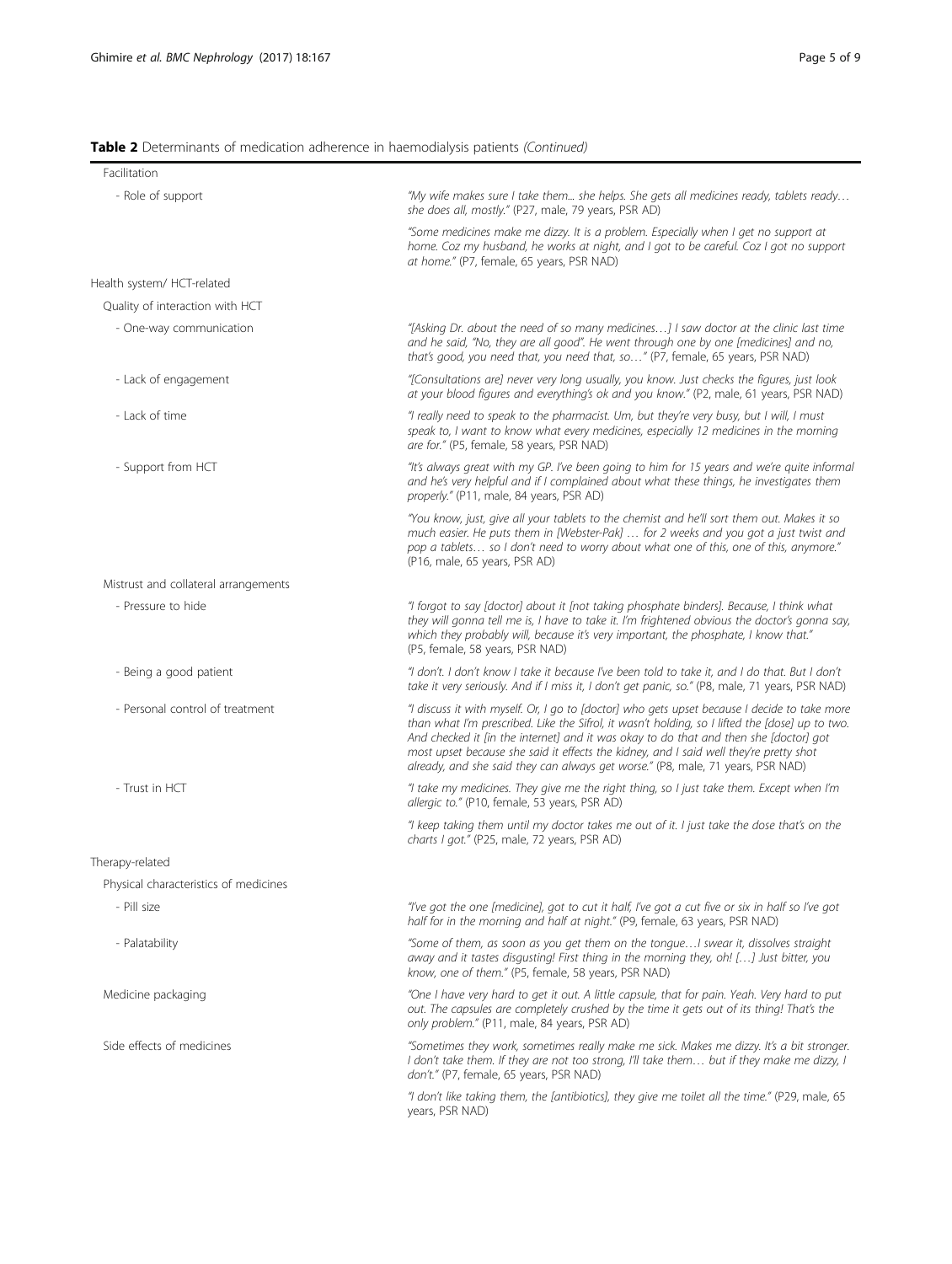| "I'm taking a lot of pain tablets at the moment I was taking patches, but you can't get<br>more than a month's supply. So, that means going back on doctors, and when I get out<br>of here [dialysis], I don't want to get to the doctors on my days off [from dialysis], so<br>I'm just taking Panadol and Panadol with Codeine. But, is not really enough, to be honest."<br>(P2, male, 61 years, PSR NAD) |
|--------------------------------------------------------------------------------------------------------------------------------------------------------------------------------------------------------------------------------------------------------------------------------------------------------------------------------------------------------------------------------------------------------------|
| "Because I live out of town and about 40 min from the chemist, just kind of be aware<br>how many more medicines I've got, it's nothing worse than running out and having to<br>drive especially for that, yeah." (P3, male, 44 years, PSR NAD)                                                                                                                                                               |
| "Some of the scripts you can't get from [local pharmacy]. So, I've had issues actually getting<br>them in the past When my doctor goes on holidays, I can't acquire a script without<br>doing it a 100 km drive. [Dialysis staffs] refused to help me, and the doctors refused to<br>give scripts over the phone. I can't acquire a script over the phone" (P1, male, 53<br>years, PSR NAD)                  |
| "Well, they're quite expensive! So they do affect me, the cost. I don't have a health care<br>card. I've to pay the full subsidised price I've retired and so I'm living of an allocated<br>pension from my superannuation." (P4, male, 56 years, PSR NAD)                                                                                                                                                   |
| "The only thing that worries me is, coz I'm in a wheel chair and I need to get to the<br>hospital to get the scripts, it means for \$ 30 to get in the taxi to go in there and pick up<br>the script or I drive my mobility scooter all the way in there, which means 2 hours and<br>an hour of each waiting to pick them up." (P2, male, 61 years, PSR NAD)                                                 |
|                                                                                                                                                                                                                                                                                                                                                                                                              |
| "Have you seen me 12 months ago, I am on a 100% better [condition] after this year but<br>last year and a year before, no, I didn't really think I'm gonna make it. Not even everybody<br>else also gonna make it either." (P12, female, 80 years, PSR AD)                                                                                                                                                   |
| "I don't notice any [improvement] from my medications, whatsoever." (P1, male, 53 years,<br>PSR NAD)                                                                                                                                                                                                                                                                                                         |
|                                                                                                                                                                                                                                                                                                                                                                                                              |

Abbreviations: AD, Adherent; NAD, nonadherent; BP, blood pressure, HCT, healthcare team; PSR, patient self-reports <sup>a</sup> <sup>a</sup>Patient-related factors further classified based on adherence support taxonomy by de Bruin et al., 2010 [\[24](#page-8-0)]

## Theme 2: Health system/ healthcare team related factors Quality of interaction with healthcare team

Few patients expressed dissatisfaction from their interaction and engagement with the healthcare team and were likely to demonstrate nonadherent behaviour. Some of the issues raised by these patients include, onesided communication by their physician (P7); lack of engagement during consultation visits (P2; P4); and lack of time for medication counselling (P5). Some patients avoided discussing adherence related issues with their doctor as they had a preconceived notion about what their doctors would say. This might have occurred due to a prior unpleasant interaction with their doctor. For instance, a participant remembered an occasion where doctor showed less empathy towards her unresolved symptoms despite taking medicines (P5). On the other hand, patients expressing satisfaction from their interaction and engagement with the healthcare professionals tend to be adherent to their medications (P11; P16).

#### Mistrust and collateral arrangements

A general lack of trust on healthcare team particularly towards medical profession was observed in some patients. Those who perceived that their concerns towards

medications will not be attended to by their doctors preferred either hiding their concerns (P5) or portrayed themselves as a good patient (P6; P8). Dissatisfaction and mistrust, following unpleasant interaction with physicians, may have further aggravated patients in making parallel or collateral arrangements for themselves by surpassing physicians' decision and recommendation regarding their medications. Patients thus exerted a sense of personal control over their treatment (P2; P7; P8). In contrast, patients who were having a satisfying and trustworthy relationship with their doctors seemed to have followed the prescribed instructions in a relatively unopposed fashion (P10; P11; P15; P20; P25).

## Theme 3: Therapy-related factors Physical characteristics of medicines

Physical characteristics of medicines were considered to hinder adherence in some patients. Pharmaceutical make-ups such as size of pills especially the larger ones (for e.g. phosphate binders) were considered difficult to swallow (P9; P10). Also, few patients complained about palatability of medicines to be a nuisance when they have to be taken early in the morning (P5; P13; P22).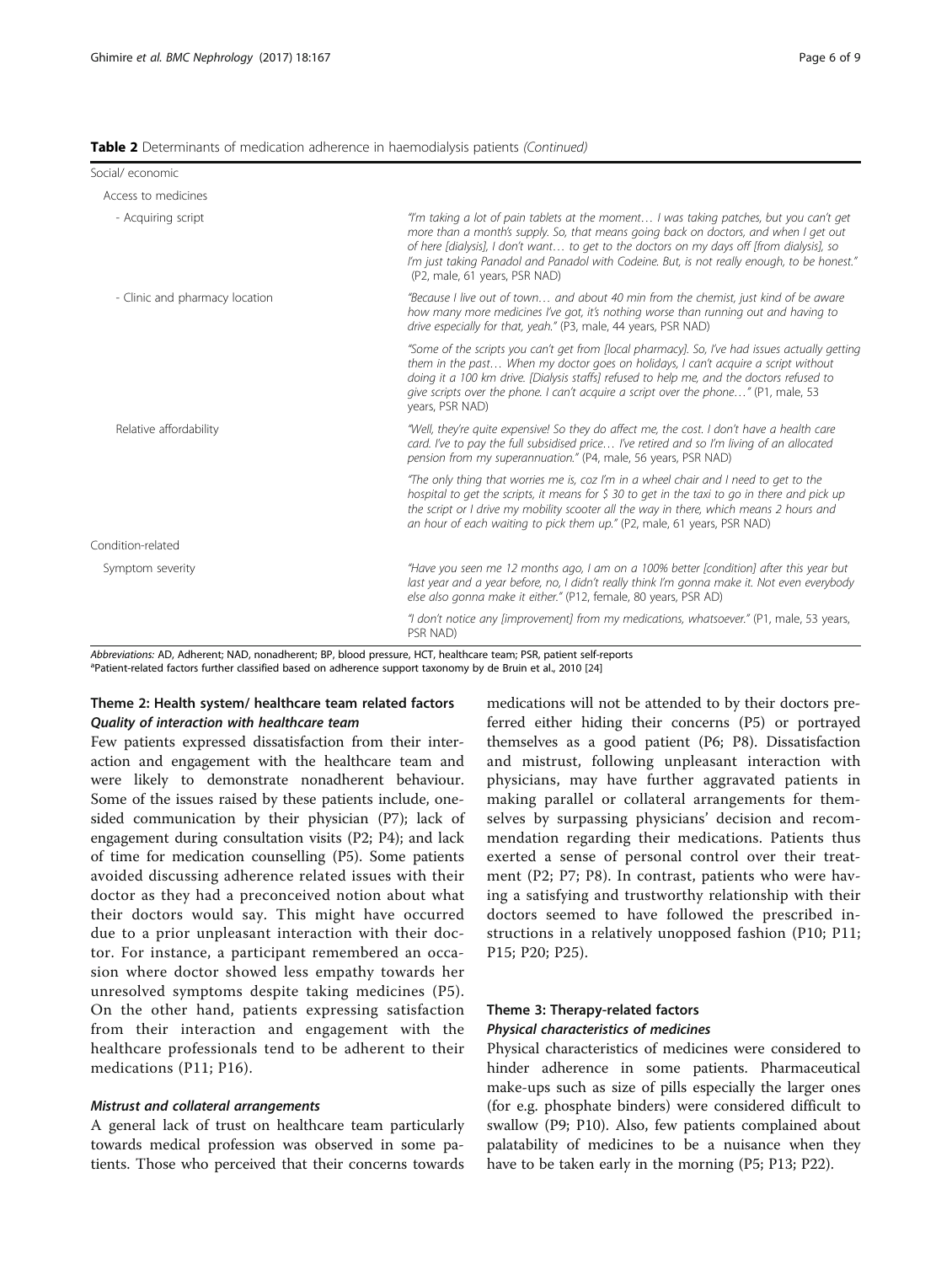## Side effects of medicines

Some patients complained about side effects such as dizziness, nausea, vomiting and diarrhoea after taking their medicines (P5; P7; P29). They experimented on their own by skipping doses and observing if the symptoms persisted. When patients were convinced that their past experiences of untoward symptoms were the results of taking their medicines (P5; P7; P29), they would prefer avoiding those medicines such that they would not suffer from similar adverse effects in the future.

## Packaging of medicines

A patient considered one of his medicine packaging to be non-user-friendly (P11), posing it to be a practical barrier that impeded adherence.

## Theme 4: Social/ economic factors Access to medicine

Medicines in Australia are supplied at a subsidised cost through the Pharmaceutical Benefits Scheme (PBS). However, access to some specialised medicines routinely used in dialysis patients (such as Lanthanum, Erythropoietin, Cinacalcet etc.) is restricted to specialised pharmacies and hospital based clinicians. This particularly becomes an issue while acquiring scripts when the patients are living far away from the major town or cities where they are offered limited access to professional medical services (P1; P3). Besides, patients are also constrained with filling their prescription to not more than a month's supply under the PBS, which makes a frequent consultation visit for acquiring scripts inconvenient in patients having dialysis fatigue and chronic incapacitation (P2; P23). This results into medicine shortage and the patients are compelled to choose readily available over-the-counter medicines that may not always be an effective alternative (P2). Besides acquiring scripts, the clinic and pharmacy location also posed a limitation to access medicines in patients living in remote areas (P1; P3).

## Relative affordability

The relative affordability of medicines due to cost or financial constraints was another factor that impede access to medicines and ultimately contributed to nonadherence. Some of the haemodialysis patients were over the retirement age, and mainly lived on disability support pension or superannuation disability benefits (P2; P4). Although patients were getting medicines in a highly subsidized price through the PBS, these tend to cover only the partial costs for prescription medicines. However, due to the complexity of disease treatment and associated symptom burden, patients often required additional over-the-counter medicines including multi-vitamin preparations, vitamin D, iron and mineral supplements, pain medicines etc., which are not covered by the benefit schemes and patients needed them to pay out-of-pocket. The relative affordability of these medicines when considering the cost of acquiring script, transportation, and medicine costs itself restrained patients to access their medicines (P2; P4; P5).

## Theme 5. Condition-related factors Symptom severity

Severity of symptoms had an influence on patient's risk perception, importance of following treatment regimen, and the priority they placed on medication adherence. A patient who observed decreased symptom severity over time was found to be adherent with her prescribed regimen (P12). However, another patient who didn't see any improvement of his health condition was found to be nonadherent (P1).

## **Discussion**

This qualitative study explored factors associated with medication adherence in haemodialysis patients, and examined their perceptions on medication-taking behaviour. A dissonance of perceptions with respect to adherence behaviour was observed between adherent and nonadherent patients. Factors mostly influencing medication-taking behaviour were patient-related. Some of the factors identified corroborated with past findings such as safety concerns of medicines [[10](#page-8-0), [14](#page-8-0), [25\]](#page-8-0), disruption to daily routine [[14](#page-8-0)], forgetfulness [\[10, 25\]](#page-8-0), use of reminders [14, [16](#page-8-0)], and role of social support [[16](#page-8-0), [21\]](#page-8-0).

Knowledge and beliefs about medicines was an essential patient-specific factor potentially impeding adherence behaviour. Prioritization of medicines due to poor understanding, perceived necessity and concerns was a major reason for nonadherence. These findings in relation to patients' beliefs regarding their medication can be further studied through various behavioural model on adherence (for e.g. Medication Adherence Model, Health Belief Model, Theory of Planned Behaviour) [[26](#page-8-0)–[28](#page-8-0)]. Belief components such as necessity and concerns can be specifically targeted by utilizing tool such as Beliefs about Medicines Questionnaires (BMQ), particularly the Specific-Necessity and Specific-Concerns scale [\[29](#page-8-0)]. Patients' belief about necessity and concerns related to medicine can be overcome through psycho-educational interventions [[30\]](#page-8-0). Thus, our study re-emphasizes on the need for providing medication-related information to combat patient ignorance about medications in haemodialysis patients [\[14](#page-8-0), [31\]](#page-8-0).

Patients reporting poor interaction with healthcare providers displayed a compromised adherence behaviour. In particular, patients were less satisfied from the consultations that lack inquiry about their experiences of taking medicines and any adverse effects they might be suffering. Although patients reporting medicationrelated symptoms to their physician is less frequent,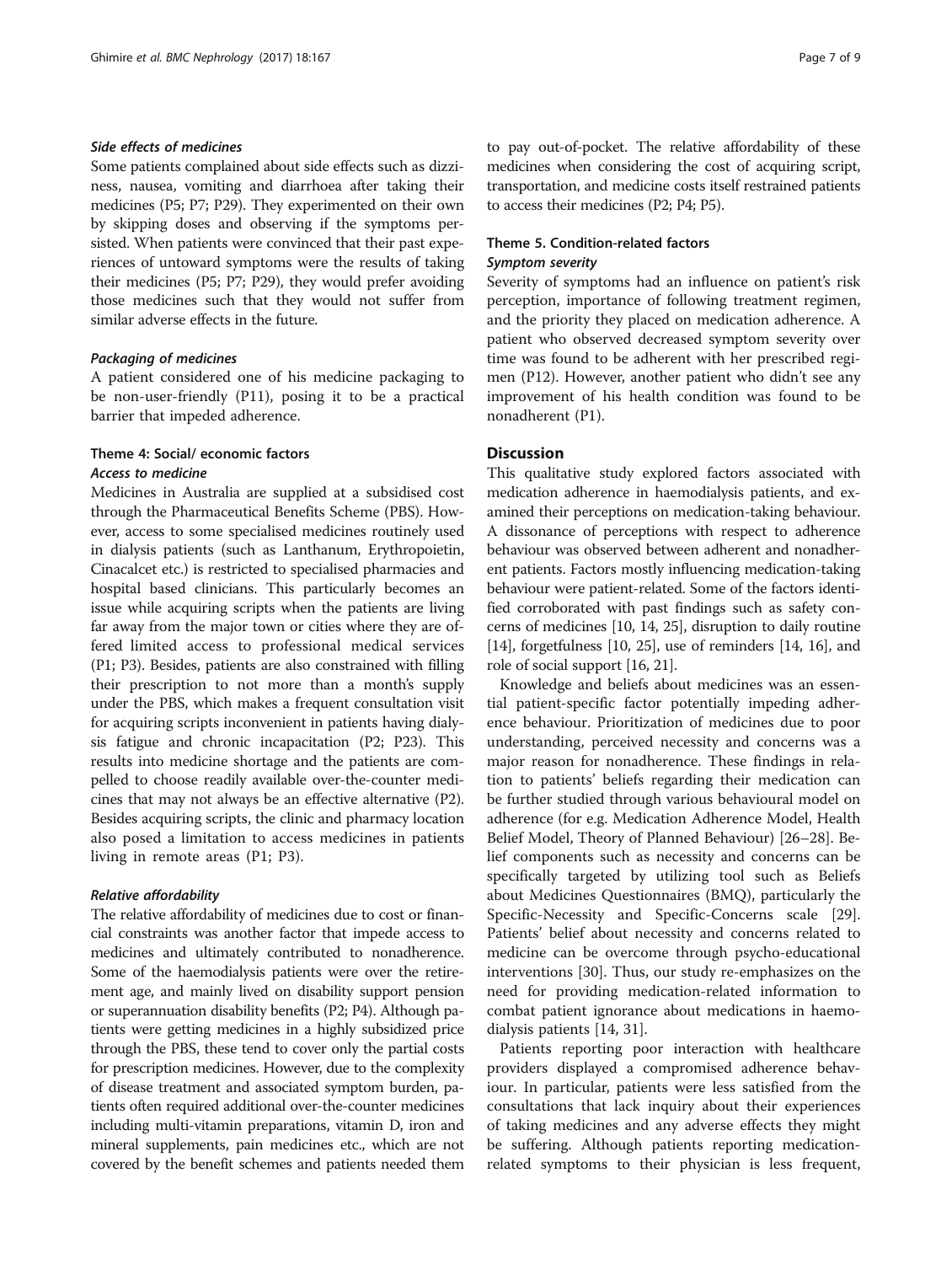<span id="page-7-0"></span>physicians not necessarily always respond to them, even if they were reported [[32, 33\]](#page-8-0). Suboptimal patientphysician interaction may lead to patients losing trust on physicians' recommendations and hiding their concerns while trying to be a good patient [\[10](#page-8-0)]. This may also lead to patients making collateral arrangement for their medications to exert a flawed sense of control over their treatment, resulting in nonadherence. Thus, it is extremely important for the healthcare professionals to routinely instigate dialogs on medication issues with patients and encourage them to volunteer such information if they were not being asked for during consultations [[32](#page-8-0)].

Socio-economic factors such as access to medicines and its affordability also raised concerns that hindered adherence. Access to prescribed medicines and professional medical services gradually declines when moving away from metropolitan cities through rural and remote locations [\[34\]](#page-8-0). Although our study site was located in the metropolitan city, some patients visiting the dialysis centre lived in rural areas and were required to travel to the city where they could access to professional advice for acquiring prescriptions or repeat them from the pharmacy. Though eligible patients benefitted from the government subsidy schemes for the cost reductions in prescription medicines [[35](#page-8-0)], the large financial burden accumulated from the number of prescription and nonprescription medicines, the cost of acquiring scripts, transportation, and out-of-pocket payments annulled the cost benefits from the subsidy in haemodialysis patients. Medicine affordability can be much more challenging for patients in developing countries where public healthcare system does not guarantee subsidy of prescription medicines and the patients generally does not subscribe to health coverage schemes [[36\]](#page-8-0).

This study finding have both clinical and research implications. As dialysis patients, coupled with comorbid illness and dialysis-associated complications continually demands high pill burden for treatment, we tend to lose considerations on how polypharmacy, regimen complexity, and adherence issues should be addressed. As such, this study provides a subjective account of patients' concerns that may lead to nonadherence. Healthcare professionals may routinely instigate dialogs and encourage patients to volunteer information concerning their current medicines, readiness to start new therapy, changes with dose or dosage requirements, and side-effects or safety concerns they might be dealing with. Any transitioning of medication therapy may be facilitated by providing personalized education by capitalising on the need and importance of taking medicines. Improving access to professional medical and pharmaceutical services and developing dialysis centre-based intervention programs focussing on the psycho-educational support may be effective. The same framework may be utilized in research

settings to develop behavioural and educational interventions for examining patient concerns associated with medication adherence.

Study limitations need a mention. This is a singlecentred study that may limit the generalizability of the findings. Interviews were conducted with English speaking patients only, thus, the findings may not be generalizable to non-English speaking patients. Although the participants were interviewed in an outpatient setting of a tertiary care metropolitan hospital, some of the patients came from rural areas driven by access limited healthcare services and support mechanisms. Hence, the access barrier gained attention in our themes, which may only be true for patients living in rural areas [\[25\]](#page-8-0). As interviews were conducted during dialysis sessions, patients may have been hesitant in responding freely while sharing their experiences. Furthermore, interviews for research purpose may have facilitated social desirability response [[37](#page-8-0)], though it was unlikely as a wide-ranging viewpoints were expressed. Despite limitations, we used a purposive sampling method to identify participants of different demographic characteristics, and showing different medicationtaking behaviour that best represented the perspectives of patients regarding the phenomenon under study.

## **Conclusions**

Haemodialysis patients expressed a number of concerns that led to nonadherence behaviour. Many of the issues identified were patient-related and potentially modifiable by using psycho-educational or cognitive-behavioural interventions. Healthcare professionals should be more vigilant towards identifying these concerns to address adherence issues. Future research should be aimed at understanding healthcare professionals' perceptions and practices of assessing medication adherence in dialysis patients that may guide intervention to resolve this significant issue of medication nonadherence.

## Additional file

[Additional file 1](dx.doi.org/10.1186/s12882-017-0583-9) Appendix 1 Consolidated criteria for reporting qualitative studies (COREQ): 32-item checklist. Appendix 2 Interview guide. Appendix 3. Summary of interpretation of themes with exemplar quotes. (DOCX 32 kb)

#### Abbreviations

BMQ: Beliefs about Medicines Questionnaires; COREQ: Consolidated Criteria for Reporting Qualitative Research; ESKD: End-Stage Kidney Disease; PBS: Pharmaceutical Benefits Scheme; WHO: World Health Organization

#### Acknowledgements

We thank all the patients and the dialysis unit staffs of Nephrology South, Hobart, Tasmania, Australia for their participation and support during the conduct of the study.